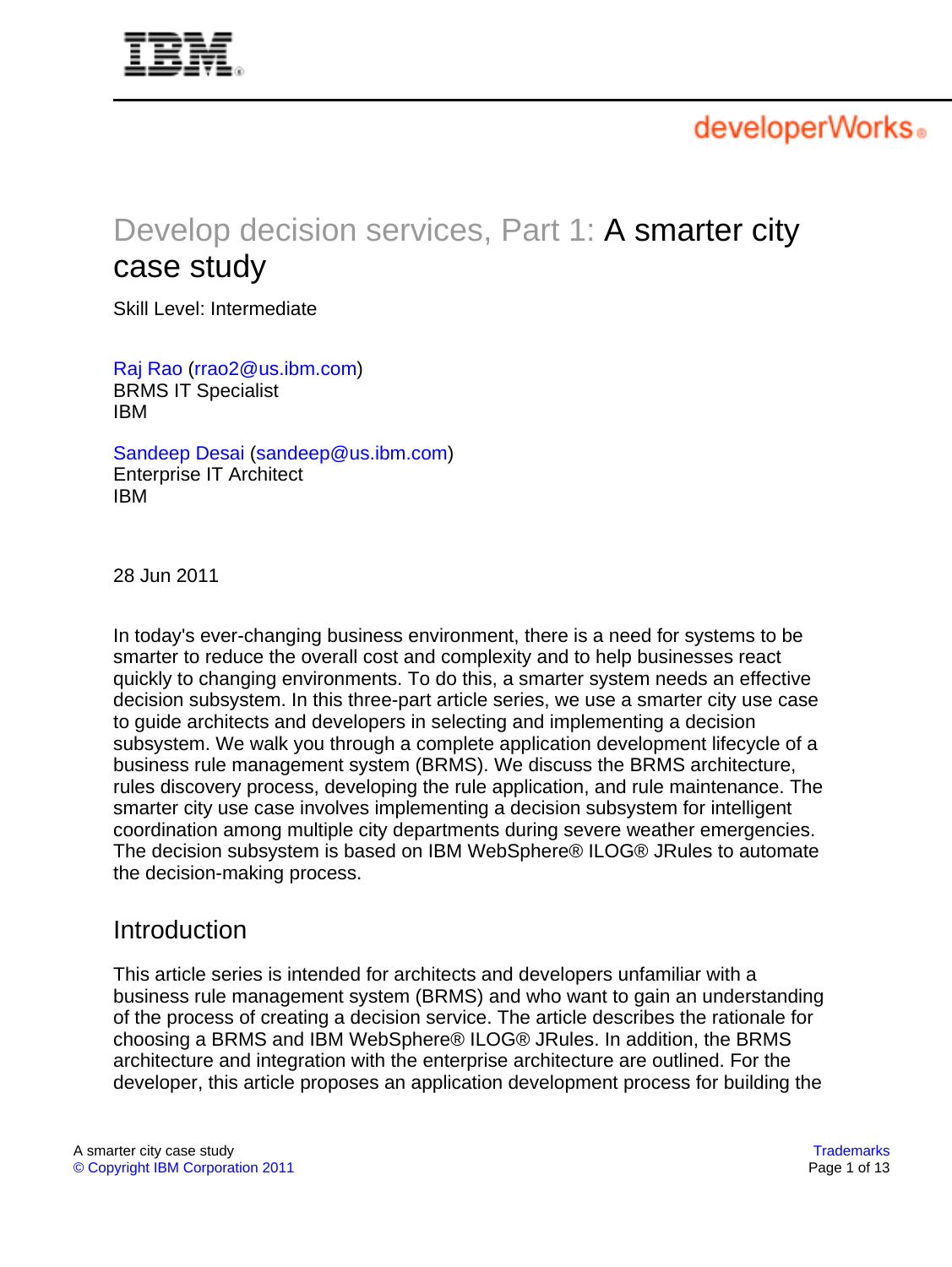rule application. Best practices and pitfalls to avoid are included throughout the article.

To make a system smarter, it needs to make timely decisions based on incoming events. A decision service is essentially a service that automates complex decision making by utilizing business rules. These business rules are declarative, are separate from the application code, and can be authored and managed by business users. Each of these business rules might be simple, but collectively they can make complex business decisions.

WebSphere ILOG JRules is the IBM technology for creating, maintaining, and deploying decision services and business rules. It enables business users to dynamically make changes and manage the rules based on business needs without involving IT.

WebSphere ILOG JRules offers a number of options at every stage of the application development process, which makes the tool very powerful and flexible but also poses a challenge for a newcomer to grasp the entire development process. In this article, we walk you through one typical path among the many possible ones.

The product versions used in this article are:

- WebSphere ILOG Rule Studio V7.1.1
- WebSphere ILOG Rule Execution Server V7.1.1

Familiarity with XML, Java™, and the Eclipse IDE is assumed. Review the [Resources](#page-11-0) section for relevant links for additional information.

### Smarter city overview

### **Scenario description**

Our scenario city, Rotterdam, has built water plazas to prevent flooding resulting from heavy rainfall (see [Resources](#page-11-0)). During dry periods, the water plazas serve as recreational areas, such as children's playgrounds or sports fields. During heavy rainfall, the water plazas are used to retain the excess rainwater. The city water department then discharges water into the local waterways in a controlled manner.

A smarter city command center monitors weather-related events, such as approaching heavy rainfall. The city staff must make decisions quickly and efficiently to proactively prevent the flooding of the city. They have to take into consideration a variety of factors:

• The amount of rainfall predicted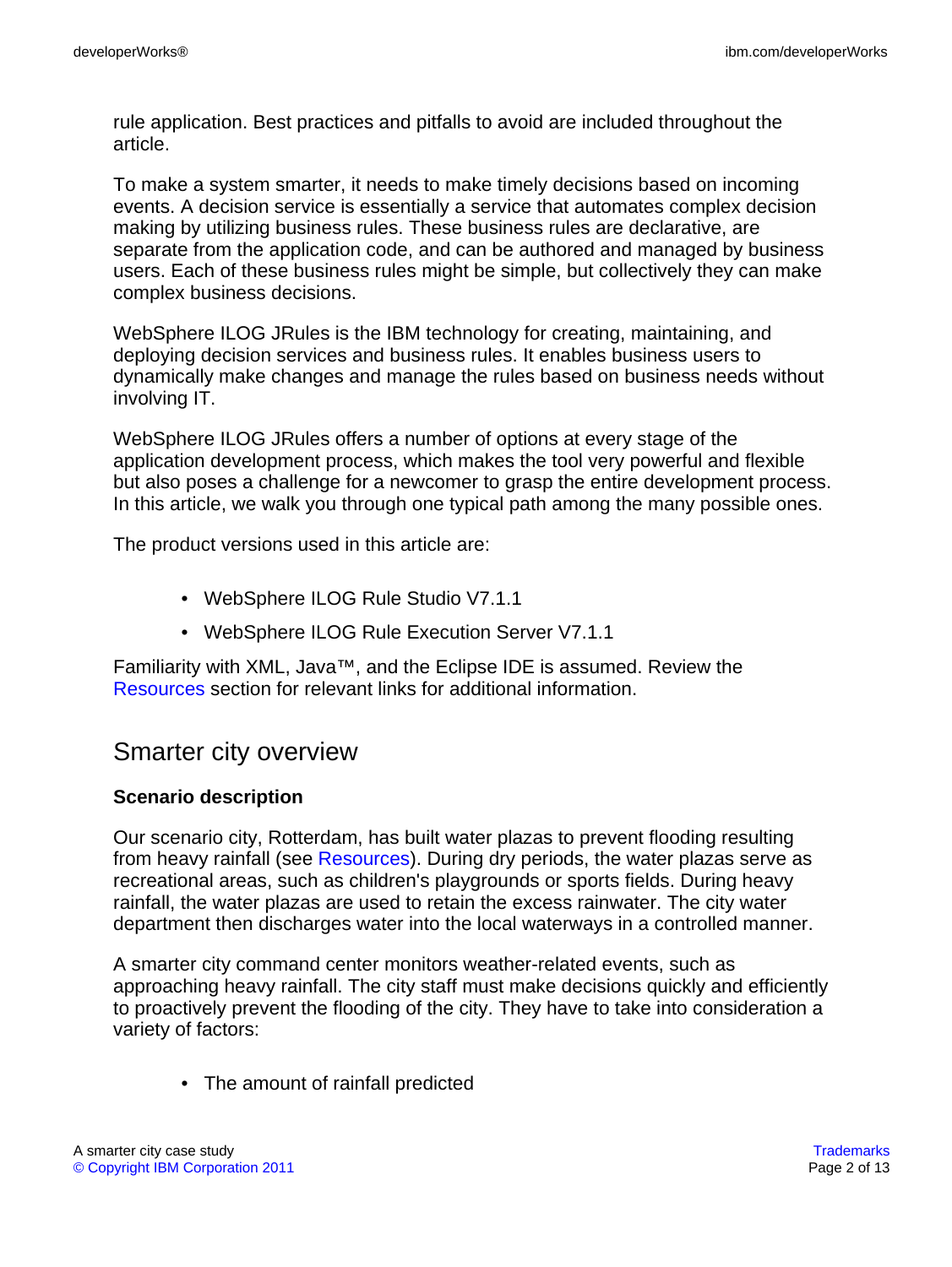- The amount of rainfall already observed
- Current state of water plazas
- Public safety officials available to help evacuate water plazas
- Traffic situation around water plazas

They use a city portal as shown in [Figure 1.](#page-2-0) The portal provides a command center dashboard view that displays information from various departments' IT systems. (View a [larger version of Figure 1.](sidefile-figure1lrg.html))



### <span id="page-2-0"></span>**Figure 1. Smarter city command center**

### **Business requirements for the solution**

In the smarter city command center scenario, many of the decisions made by city staff can be effectively automated using a decision service. Our scenario city has the following requirements for decision services:

- 1. Must be able to automate complex business logic
- 2. Offers role-based access for all participants in the rule management process
- 3. Must enable non-technical business users to maintain business logic
- 4. Must be able to easily make frequent changes to business logic without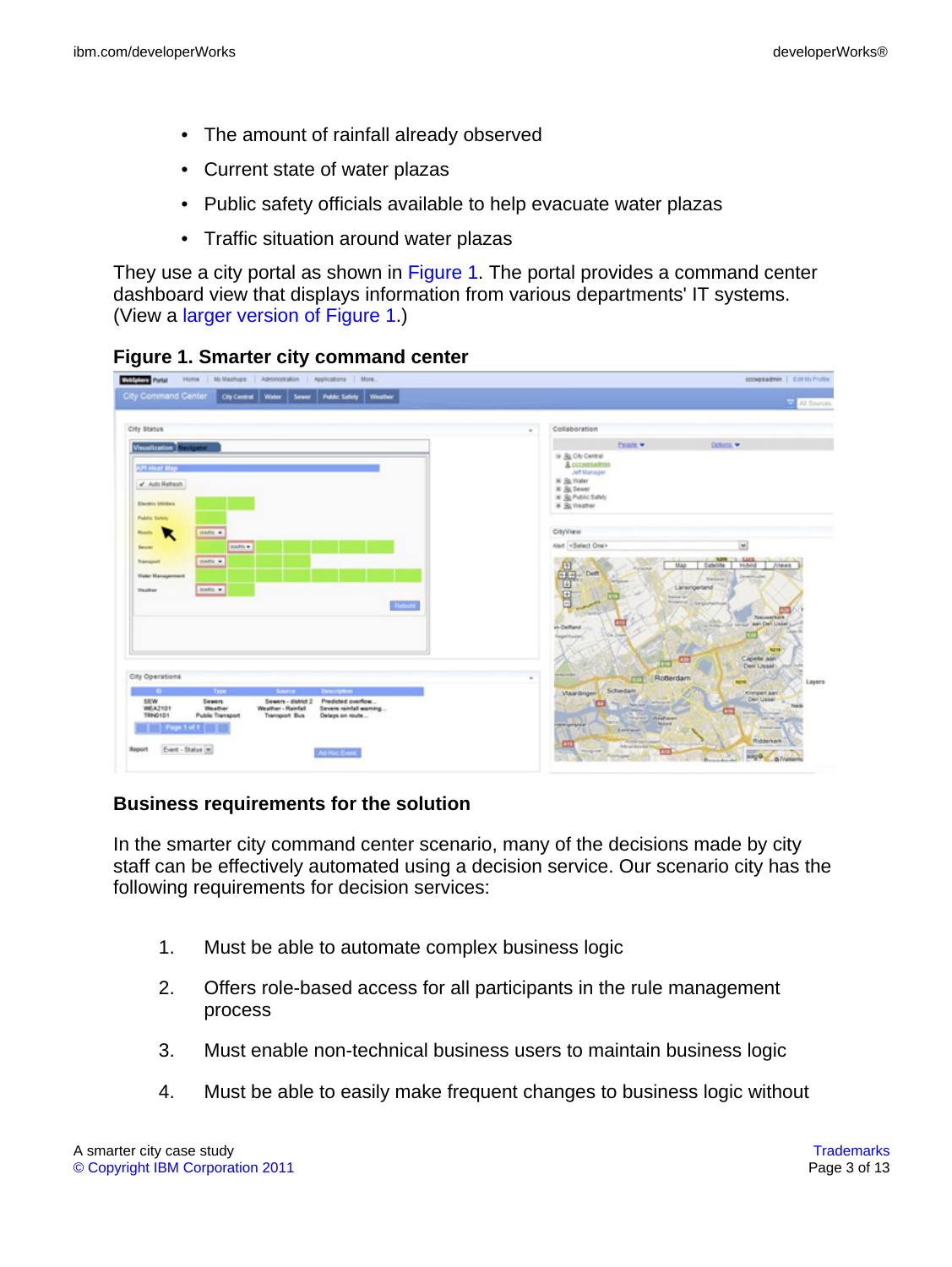the involvement of IT

- 5. Includes the ability to audit and trace business decisions
- 6. Provides accurate execution reports

### High-level solution

In our smarter city command center enterprise architecture, a BRMS is used to implement the decision service. It provides a central repository to define, modify, and maintain all business rules. Implementing a business rules subsystem using WebSphere ILOG JRules provides the business users, that is, the city command center staff, the ability to define and modify the business rules dynamically and on demand, without the intervention of IT staff.

WebSphere ILOG JRules allows us to implement the BRMS as a service that any other subsystem can invoke. It can be invoked using web services or service component architecture (SCA), thus enabling service-oriented architecture (SOA). In our scenario architecture, the decision service is invoked by an event processing subsystem using web services. If our enterprise uses an enterprise service bus (ESB), the same decision service can be invoked from the ESB using web services or SCA.

[Figure 2](#page-3-0) shows the smarter city command center solution architecture.



### <span id="page-3-0"></span>**Figure 2. Solution architecture**

### **Overview of WebSphere ILOG JRules**

WebSphere ILOG JRules provides role-based modules, as shown in [Figure 3](#page-4-0).

1. **IT developer**-- responsible for development of business rule applications.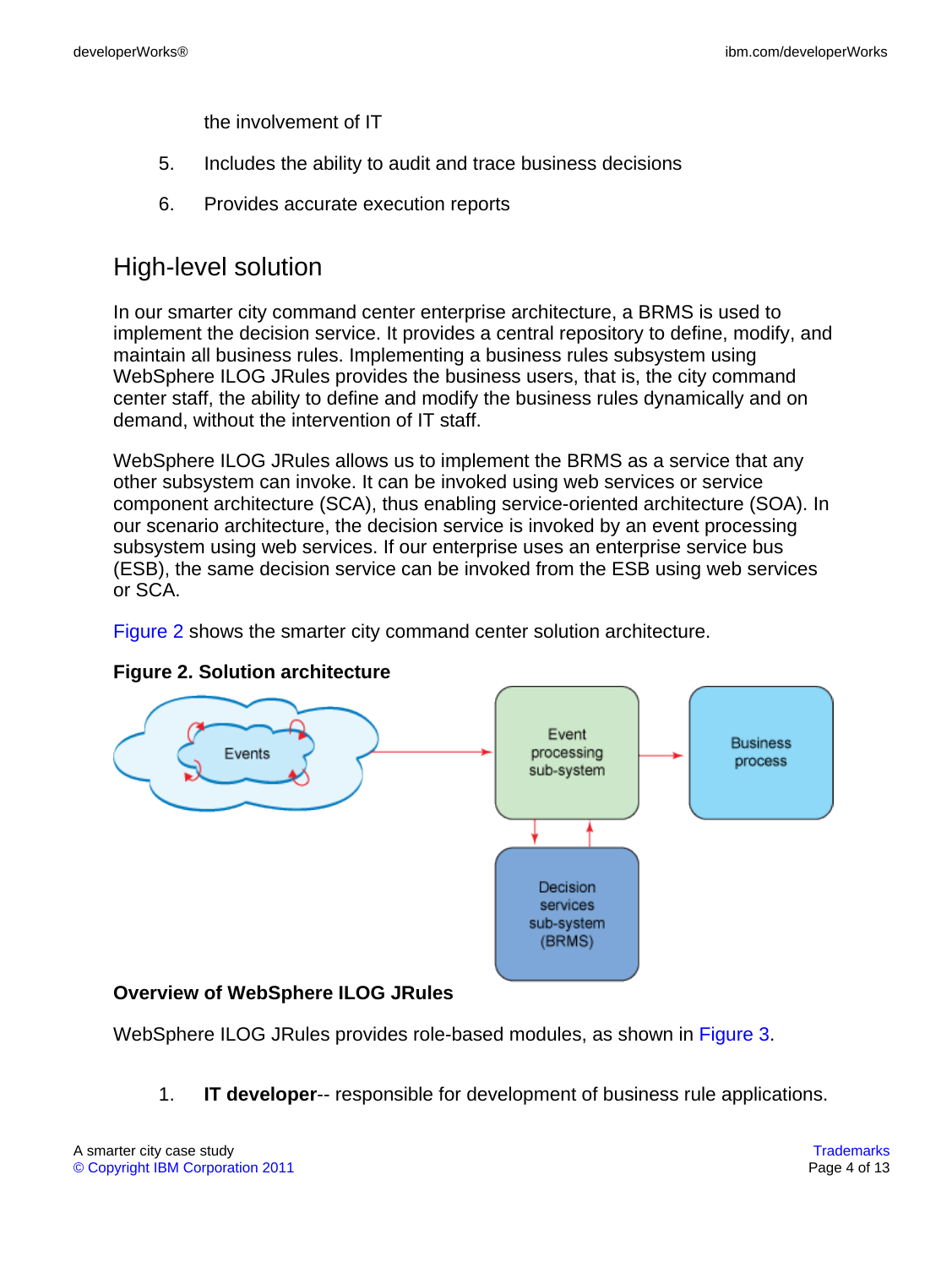Developers work with an Eclipse-based IDE called Rule Studio for design, Java development, and rule project development.

- 2. **Line-of-business user**-- responsible for business rule authoring and management. Business users work with a browser-based Rule Team Server to write and maintain business rules. Business users can also perform user testing and simulation on the Rule Team Server.
- 3. **Production administration**-- responsible for integrating, monitoring, and auditing the decision subsystem in an enterprise. Administrators have access to the Rule Execution Server to monitor deployed rulesets and manage decision services. In addition, they can use the Decision Warehouse to perform fine-grained auditing.

### <span id="page-4-0"></span>**Figure 3. BRMS application development**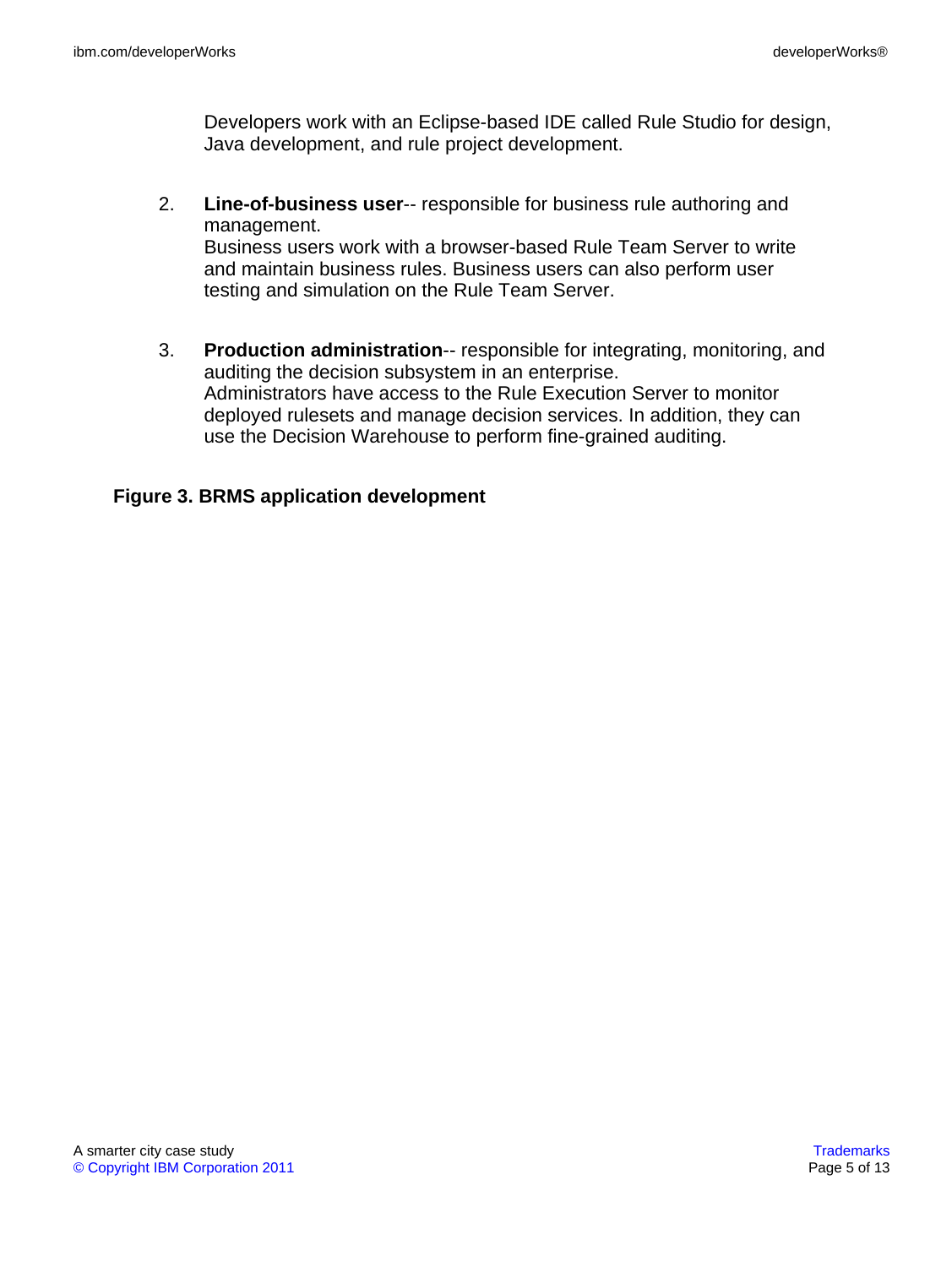

### **Anatomy of the decision**

The purpose of the decision service is to intelligently generate notifications and directives to various departments based on incoming severe weather events. The input and output to this rule engine conform to the Common Alerting Protocol (CAP), an XML specification produced by OASIS/ITU-T 9 (see [Resources](#page-11-0)). The input data contains information about weather alerts, such as rainfall, and fog. [Figure 4](#page-5-0) shows the input fragment of a sample CAP XML.

### <span id="page-5-0"></span>**Figure 4. Input XML fragment**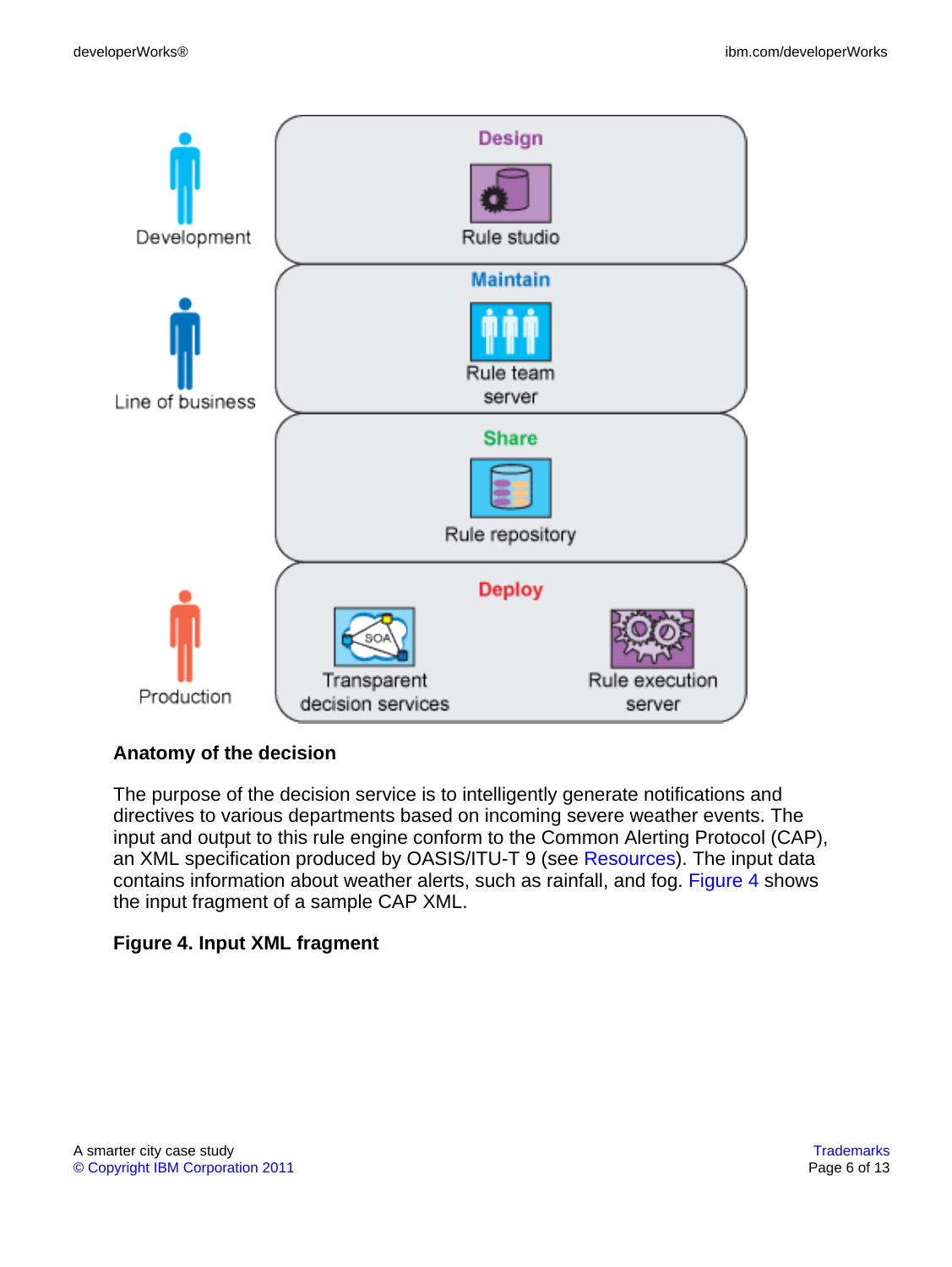| <info></info>                                                                                                      |  |  |  |  |
|--------------------------------------------------------------------------------------------------------------------|--|--|--|--|
| <language>en-US</language>                                                                                         |  |  |  |  |
| <category>Net</category>                                                                                           |  |  |  |  |
| <event>HeavyRainfall</event>                                                                                       |  |  |  |  |
| <responsetype>Assess</responsetype>                                                                                |  |  |  |  |
|                                                                                                                    |  |  |  |  |
| <severity>Severe</severity>                                                                                        |  |  |  |  |
| <certainty>Observed</certainty>                                                                                    |  |  |  |  |
| <expires>2010-11-15T16:00:00+00:00</expires>                                                                       |  |  |  |  |
| <sendername>NATIONAL WEATHER SERVICE ROTTERDAM NL</sendername><br><headline>SEVERE THUMDERSTORM WARNING</headline> |  |  |  |  |
|                                                                                                                    |  |  |  |  |
| <instruction>TAKE COVER IN A SUBSTANTIAL SHELTER UNTIL THE STORM PASSES.</instruction>                             |  |  |  |  |
| <contact>CITY/WEATHERFCT</contact>                                                                                 |  |  |  |  |
| <parameter></parameter>                                                                                            |  |  |  |  |
|                                                                                                                    |  |  |  |  |
| <value>10</value>                                                                                                  |  |  |  |  |
|                                                                                                                    |  |  |  |  |
| <parameter></parameter>                                                                                            |  |  |  |  |
| <valuename>RainfallLevel6H</valuename>                                                                             |  |  |  |  |
| <value>60</value>                                                                                                  |  |  |  |  |
|                                                                                                                    |  |  |  |  |

Based on these alerts, the decision service makes decisions to generate notifications or directives for various city departments, as seen in the sample output fragment shown in [Figure 5](#page-6-0).

These intelligent notifications and directives are generated by business rules.

#### <span id="page-6-0"></span>**Figure 5. Output XML fragment**



(View a [larger version of Figure 5.](sidefile-figure5lrg.html))

### Decision service creation process

A significant advantage of rule-based development is that it externalizes the business rules from the application code and decouples the development cycles. Rule-based development separates the application development and deployment cycle from the development and deployment track for rules. Therefore, the process for creating rule-based applications is different from traditional development processes. The process of creating a decision service is depicted in the process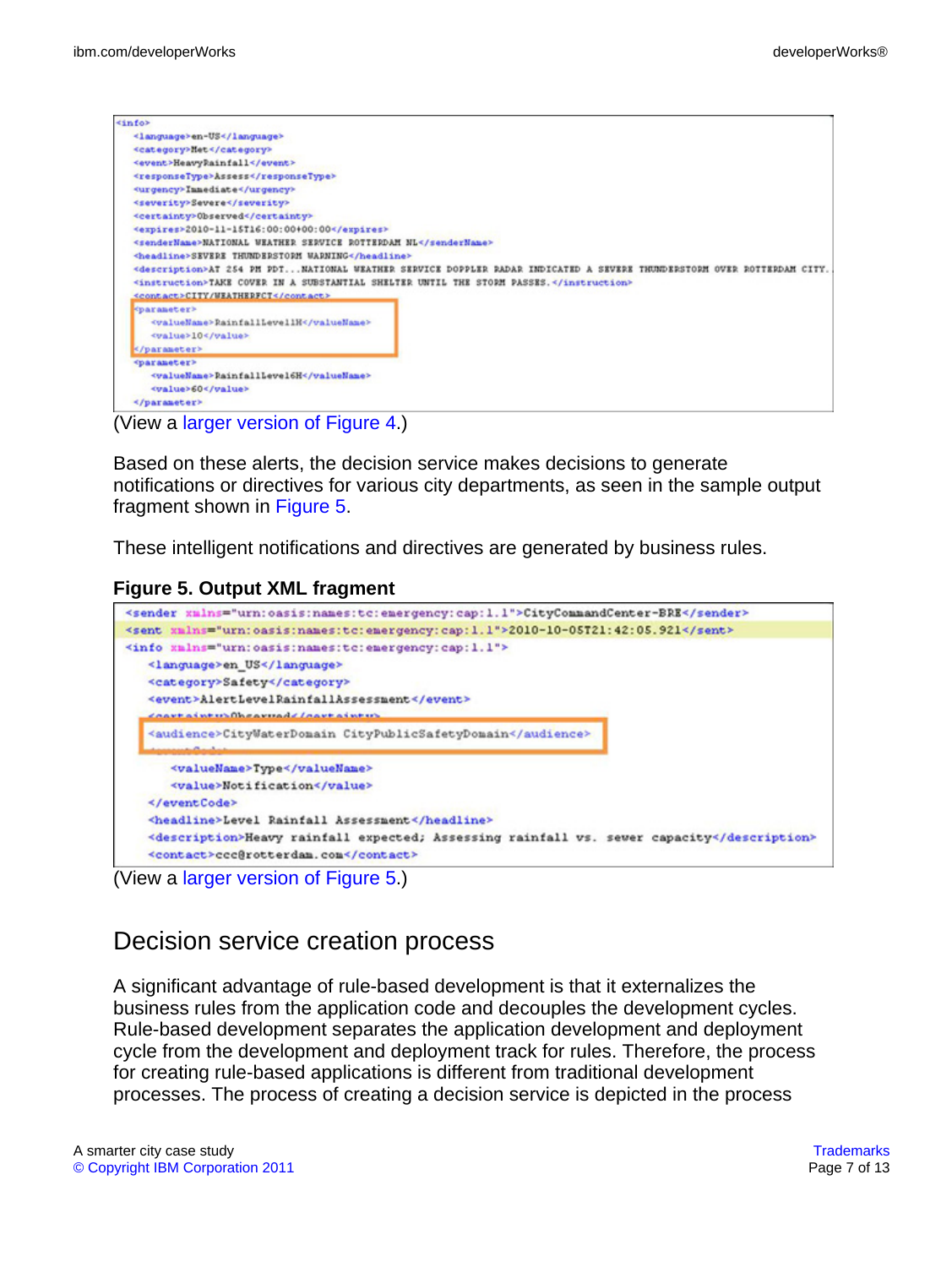diagram shown in [Figure 6](#page-7-0). As you can see in this process diagram, creating a decision service requires that rule analysts, rule architects, and business subject matter experts work together. (View a larger version of [Figure 6.](sidefile-figure6lrg.html))

<span id="page-7-0"></span>**Figure 6. Process for creating the decision service**

| <b>Interior</b>       | <b>Rule Application Development</b>                                                                                                 | <b>Design Evenue</b>                         | <b>Business clear Engineering</b>                | <b>Rule Steinbriefer</b>                                                   |
|-----------------------|-------------------------------------------------------------------------------------------------------------------------------------|----------------------------------------------|--------------------------------------------------|----------------------------------------------------------------------------|
|                       |                                                                                                                                     |                                              |                                                  |                                                                            |
| 븦                     | -----------<br>---------<br>---------<br><b>Rule Design.</b><br><b>Rule Authority</b><br><b>B.</b><br>1.11<br>Smyle Spin<br>------- | ----------------<br>Dealer.<br>$\sim$ $\sim$ | Geate Sourants<br>$-$ Publish to RTS<br>Template |                                                                            |
|                       |                                                                                                                                     |                                              |                                                  | 2000<br><b>Bill Dam</b><br>Textuary PVS<br>+ 0<br><b>Bullet</b><br>Talebox |
| Paper.<br>Endeanmarks |                                                                                                                                     | <b>Callenge</b><br>Audit.<br>$\cdot$         |                                                  | Dealer.<br>J.                                                              |

The tasks involved in the application development process are as follows:

- 1. Initiation
	- a. Rule discovery
	- b. Rule analysis
	- c. Prepare environments
- 2. Development
	- a. Project creation
	- b. Rule design
	- c. Rule authoring
- 3. Deploy and execute
	- a. Deploy
	- b. Audit
- 4. Enable business users
	- a. Create scenario Excel template
	- b. Publish to Rule Team Server
- 5. Rule maintenance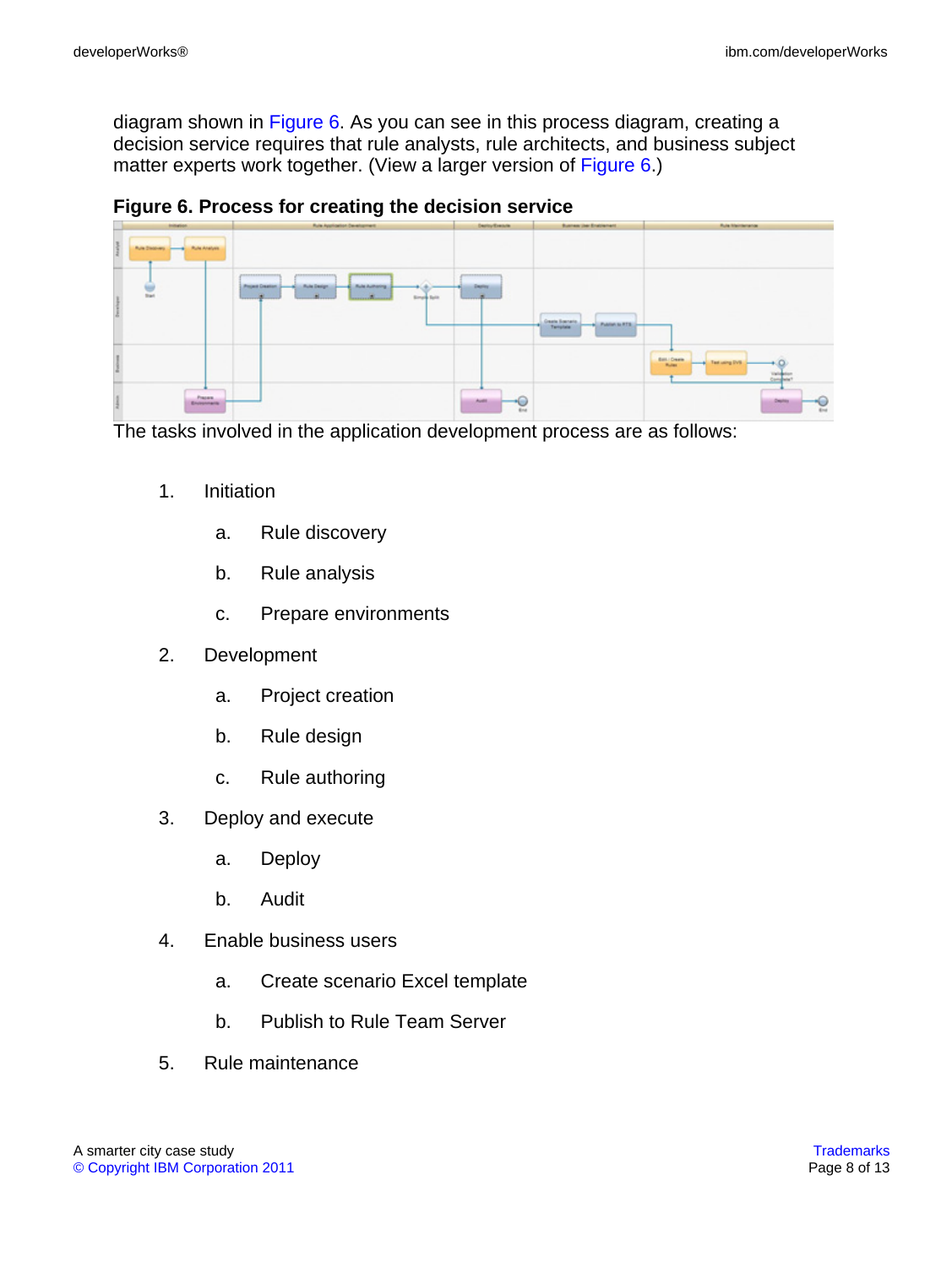- a. Edit/write rules
- b. Test
- c. Deploy

At a high level, the process starts with these steps:

- 1. The initiation phase, where the rule analyst discovers and harvests business policies.
- 2. Policies are then analyzed to create unambiguous business rules.
- 3. The rule developer uses Rule Studio to create rule projects and write the initial set of rules.
- 4. The rules are then deployed to the Rule Execution Server (RES), which leverages the Hosted Transparent Decision Services (HTDS) capability of WebSphere ILOG JRules to expose the ruleset as a web service.
- 5. To enable business users to maintain the business rules, rules are published to the Rule Team Server (RTS). Not only can business users write rules in RTS, but also they can test these rules from RTS using the Decision Validation Service (DVS).
- 6. When ready, rules are extracted and deployed to the RES.

Details of each of these processes are provided. But first, a few caveats are in order.

The process diagram shown in [Figure 6](#page-7-0) shows a typical process for creating a decision service, and it is indeed the process used in our case study. It is not meant to imply, though, that this is the only valid process or even the recommended process for all situations. For instance, auditing using a decision warehouse is an optional step that an organization might choose to skip.

This article is not intended as a detailed tutorial, but more as an example of the development process. It is intended to supplement, and not substitute for, the product documentation. When WebSphere ILOG JRules wizards are used in a task, however, details of the information entered into the wizard are provided. Also, WebSphere ILOG JRules offers a large set of capabilities and features, but this process does not attempt to touch on all these capabilities. For instance, we do not use rule solutions for Microsoft Office or EJB deployment in this case study.

Additionally, while [Figure 6](#page-7-0) depicts a sequential series of steps, rule development often benefits from an agile, iterative development cycle, which, in fact, is the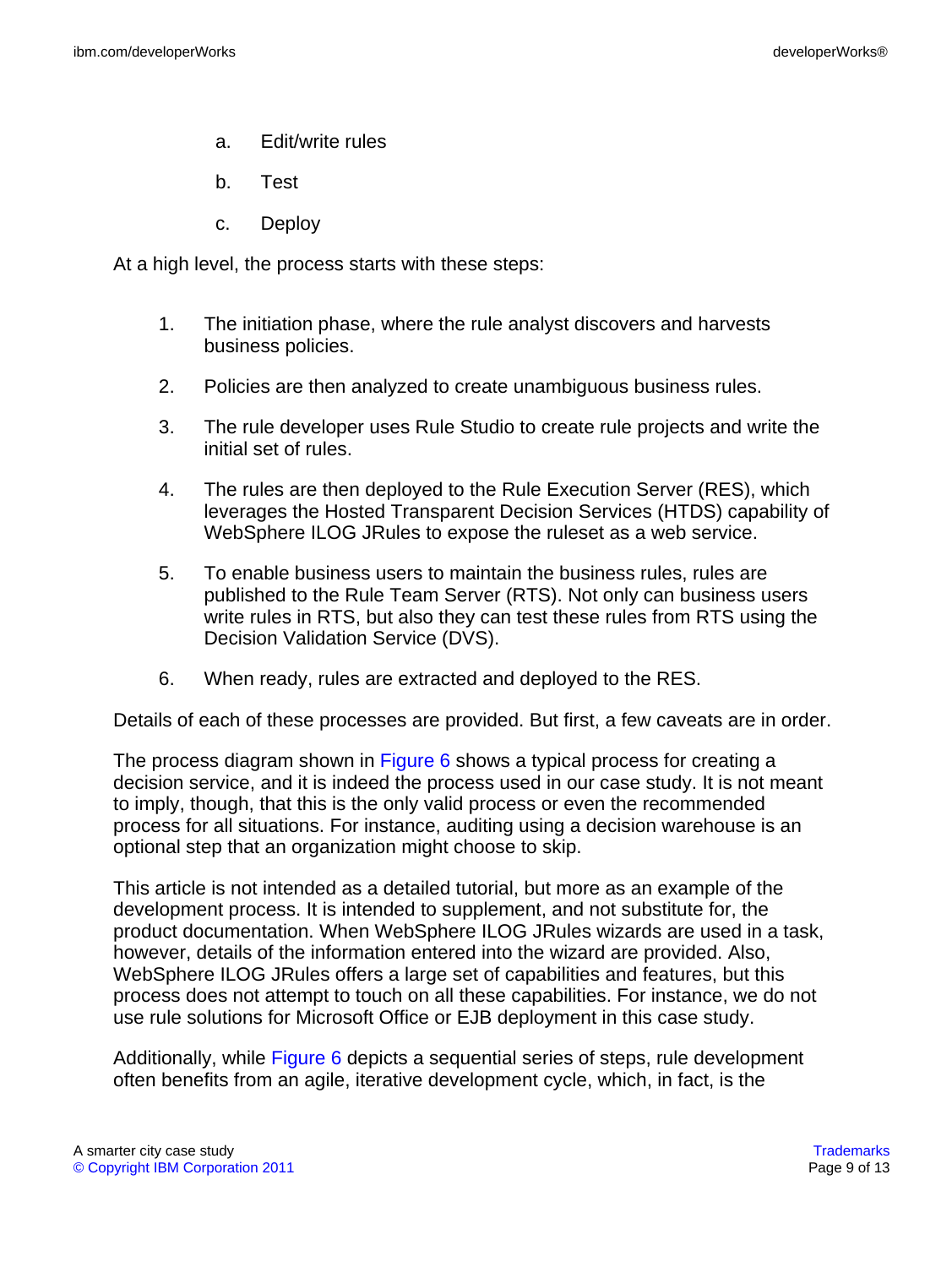recommended approach. Within an iteration, however, this process can be applied after skipping some completed activities, such as preparing the environments or creating the projects.

This case study uses the default WebSphere ILOG JRules installation on the WebSphere Application Server Community Edition, and the steps related to installation and configuration of WebSphere ILOG JRules, including authentication and permissions management, are therefore not covered.

### **Discovering business rules**

Business rules might be thought of as conditional statements that are used to make decisions. Business rules abound in any organization, and they are often locked up in the heads of subject matter experts. These rules are communicated in the form of business policies, such as these:

- If rainfall is heavy, send directive to Sewer Department to assess rainfall versus sewer capacity.
- If water plaza is cleared and threat level is high, send directive to activate water plaza and send directive to Sewer Department to monitor water quality in the plaza.

There are several dozens or hundreds of such policies in a typical ruleset. Each of these policies individually makes sense to a businessperson and can be comprehended in isolation, but they work together to make the business decision.

In the context of a BRMS, business rules are executable units; therefore, each of these policies needs to be refined to precisely capture the business rule, leaving no ambiguity. This refinement typically is a two-step process:

- 1. Perform rule analysis to determine rule groups and overall rule flow logic.
- 2. Write the business policies using terms defined in the business object model (BOM).

### **Analyzing the rules**

Rule analysis involves carefully studying the policies to identify rule groups based on common patterns, organizing these policies in a structured manner, and formulating an overall flow of logic through these rule groups.

Let us consider one of the business policies:

If rainfall is heavy, send a directive to the Sewer Department to assess rainfall versus sewer capacity.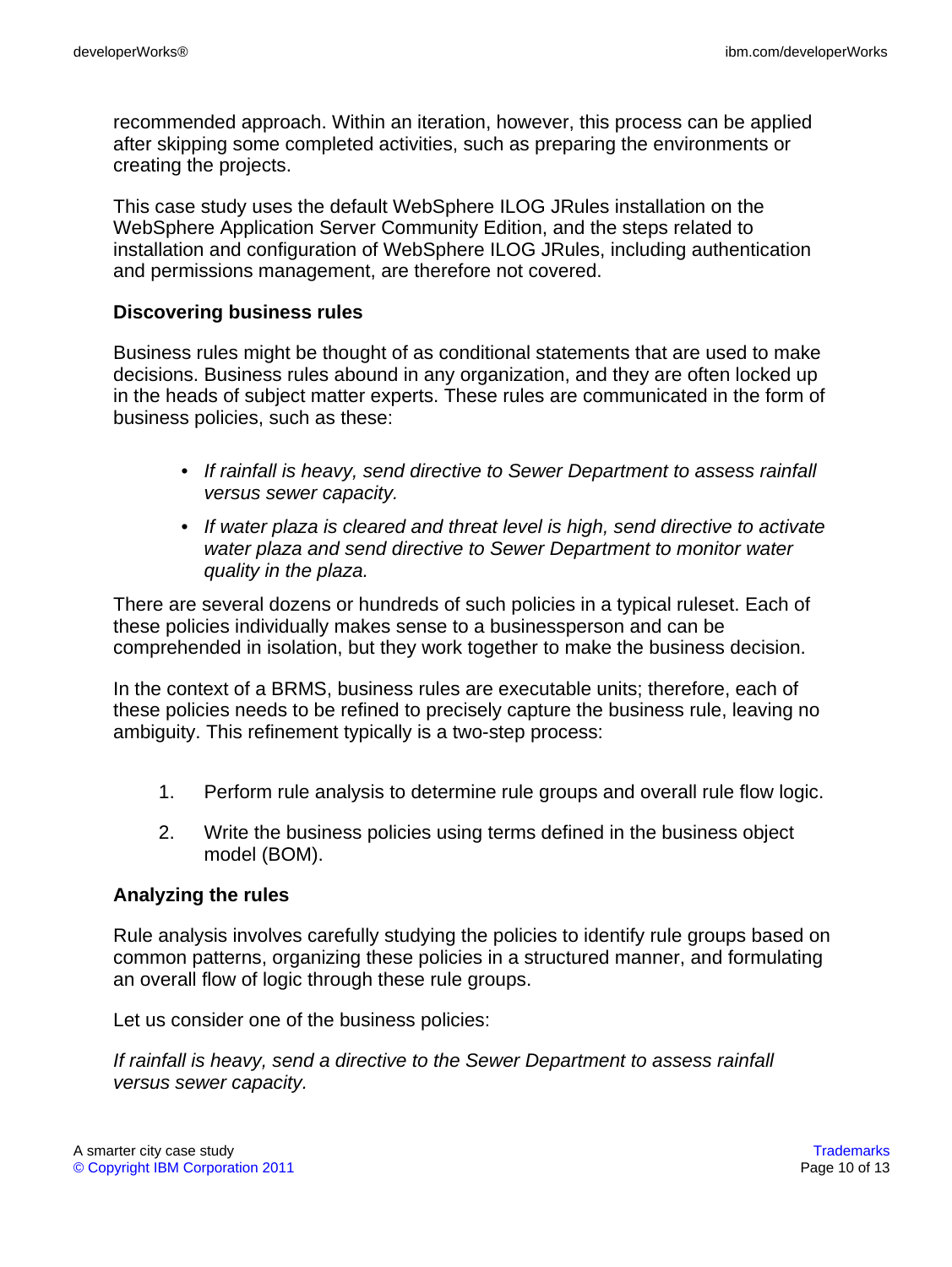There is a lot of ambiguity in this policy. For instance, what constitutes "heavy rainfall"? It turns out that an assessment of "heavy rainfall" can happen based on several conditions, such as:

- Observed rainfall in the last hour is over 15 mm.
- Observed rainfall in the last hour is over 10 mm, and the observed rainfall in the last 12 hours is over 100 mm.
- Observed rainfall in the last 12 hours is over 150 mm.
- Observed rainfall in the last 6 hours is over 80 mm.

Each of these conditions can be independently expressed as a business rule. It is not uncommon to find that removing ambiguities from a business policy might actually result in several simpler, well-defined business rules.

We also notice a rule group here: rules that perform assessments based on observed alerts. Another group of rules generates notifications and directives based on inferred assessments. [Figure 7](#page-10-0) shows a logical ruleflow.

### <span id="page-10-0"></span>**Figure 7. Logical rule flow**



In the subsequent articles in this series, we describe the process for actually implementing these rules and ruleflows in WebSphere ILOG JRules.

### **Conclusion**

We have seen that WebSphere ILOG JRules is a powerful tool that offers a rich set of features for building business rules management systems that can be executed in an SOA environment. Using a case study, we have walked through the rationale for choosing a BRMS and the high-level solution architecture. In addition, we have walked through the initiation phase of the decision service creation process where business policies are harvested and analyzed. In subsequent articles, we drill down into the development process for the technical developer and for the business user.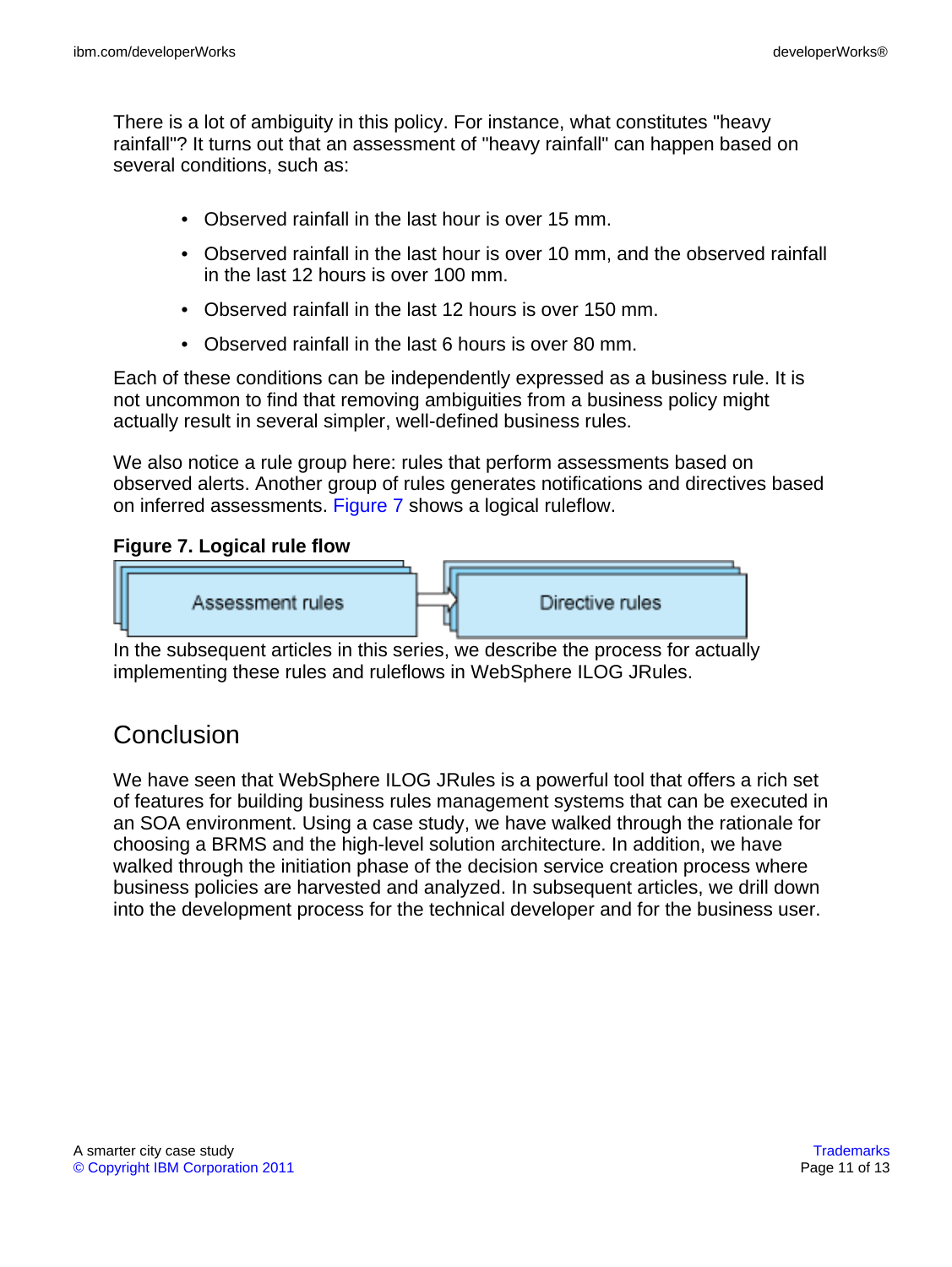## <span id="page-11-0"></span>**Resources**

### **Learn**

- [Rotterdam water plazas:](http://www.rotterdamclimateinitiative.nl/en/100_climate_proof/projects/water_plazas_playgrounds_doubling_as_water_storage?portfolio_id=42) Our scenario city built water plazas to prevent flooding resulting from heavy rainfall.
- [IBM WebSphere ILOG JRules product page:](http://www.ibm.com/software/integration/business-rule-management/jrules/) Access more about the features and benefits, system requirements, and support from the product home page.
- [IBM WebSphere ILOG JRules Information Center:](http://publib.boulder.ibm.com/infocenter/brjrules/v7r1/index.jsp) Find more information about this product line and its features.
- [OASIS Common Alerting Protocol 1.1](#page-0-0): The Common Alerting Protocol (CAP) is a simple but general format for exchanging all-hazard emergency alerts and public warnings over all kinds of networks.
- [Policies and Rules Improving business agility: Part 1: Support for business](http://www.ibm.com/developerworks/webservices/library/ws-policyandrules/index.html) [agility](http://www.ibm.com/developerworks/webservices/library/ws-policyandrules/index.html) (Hondo, Boyer, Ritchie, developerWorks, March 2010 ): One challenge in architecting and implementing agility in business solutions today is that the use of the terms, policy, and rule, differs across products. Learn the concepts and relationships of policies and rules technologies to implement specific business strategies and tactics.
- [Creating intermediate facts in WebSphere ILOG JRules using synthetic objects](http://www.ibm.com/developerworks/websphere/techjournal/1011_rao/1011_rao.html?ca=drs-) (Raj Rao, developerWorks, November 2010): This article uses a scenario to introduce the intermediate fact pattern in business rule processing and describes a technique in IBM WebSphere ILOG JRules to create intermediate facts using synthetic objects in the business object model.
- [IBM developerWorks Industries:](https://www.ibm.com/developerworks/industry/) Get all the latest industry-specific technical resources for developers.
- [developerWorks technical events and webcasts:](http://www.ibm.com/developerworks/offers/techbriefings/) Stay current with technology in these sessions.
- [developerWorks on Twitter:](http://twitter.com/#!/developerworks/) Join today to follow developerWorks tweets.
- [developerWorks podcasts](http://www.ibm.com/developerworks/podcast/): Listen to interesting interviews and discussions for software developers.

### **Get products and technologies**

- [WebSphere ILOG JRules V7.1:](http://www.ibm.com/developerworks/downloads/ws/jrules/) Get the trial download.
- [IBM product evaluation versions:](http://www.ibm.com/developerworks/downloads/) Download or [explore the online trials in the](http://www.ibm.com/developerworks/downloads/soasandbox/) [IBM SOA Sandbox,](http://www.ibm.com/developerworks/downloads/soasandbox/) and get your hands on application development tools and middleware products from DB2®, Lotus®, Rational®, Tivoli®, and WebSphere®.

### **Discuss**